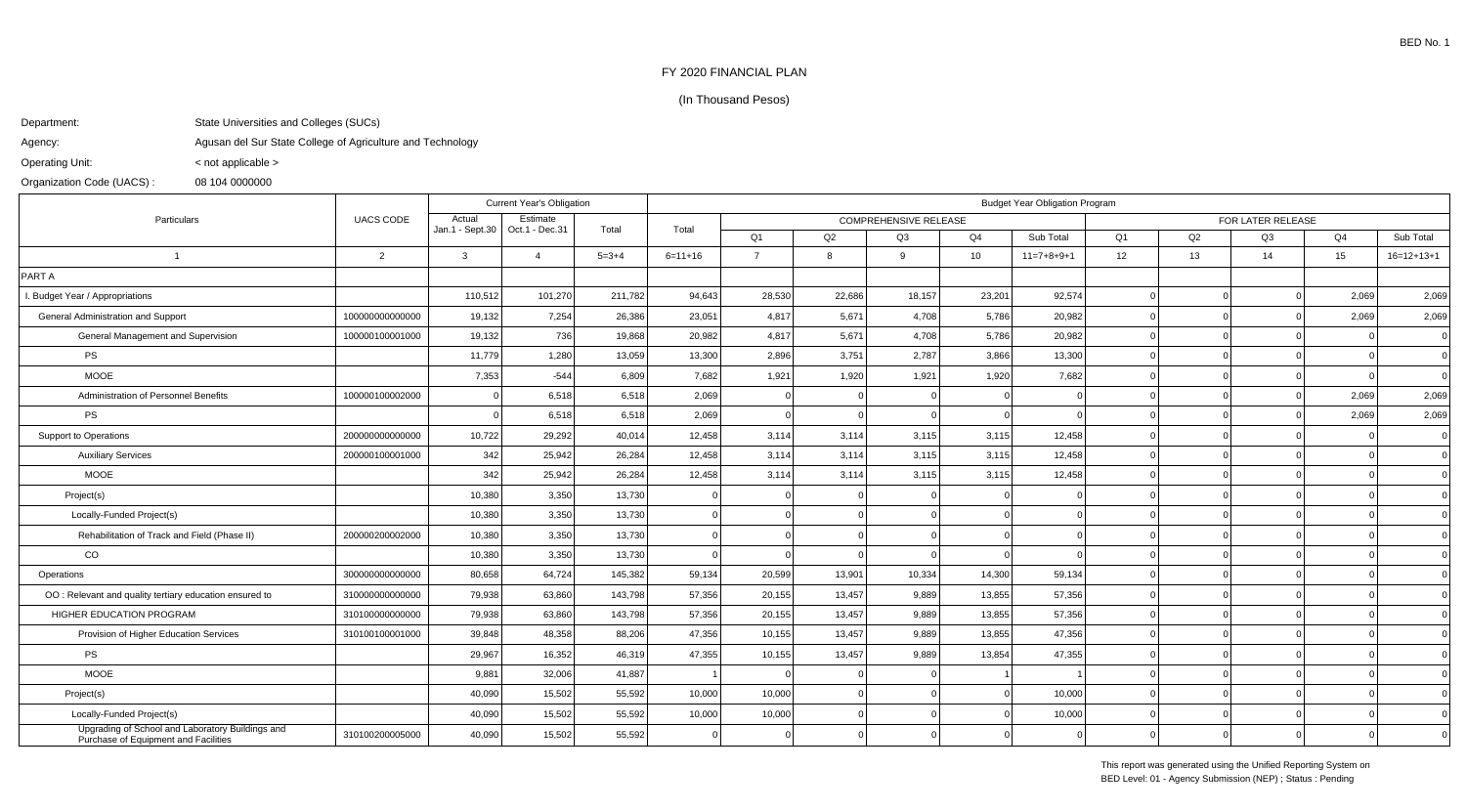Department:State Universities and Colleges (SUCs)

Agency:Agusan del Sur State College of Agriculture and Technology

< not applicable >

Operating Unit:

Organization Code (UACS) :08 104 0000000

| Particulars                                                                 |                  | <b>Current Year's Obligation</b> |                            |             | <b>Budget Year Obligation Program</b> |                                                   |          |     |                 |              |                |          |       |       |              |  |
|-----------------------------------------------------------------------------|------------------|----------------------------------|----------------------------|-------------|---------------------------------------|---------------------------------------------------|----------|-----|-----------------|--------------|----------------|----------|-------|-------|--------------|--|
|                                                                             | <b>UACS CODE</b> | Actual<br>Jan.1 - Sept.30        | Estimate<br>Oct.1 - Dec.31 | Total       | Total                                 | <b>COMPREHENSIVE RELEASE</b><br>FOR LATER RELEASE |          |     |                 |              |                |          |       |       |              |  |
|                                                                             |                  |                                  |                            |             |                                       | Q <sub>1</sub>                                    | Q2       | Q3  | Q4              | Sub Total    | Q <sub>1</sub> | Q2       | Q3    | Q4    | Sub Total    |  |
| $\overline{1}$                                                              | 2                | $\mathbf{3}$                     | $\overline{4}$             | $5 = 3 + 4$ | $6 = 11 + 16$                         | $\overline{7}$                                    | 8        | 9   | 10 <sup>1</sup> | $11=7+8+9+1$ | 12             | 13       | 14    | 15    | $16=12+13+1$ |  |
| CO                                                                          |                  | 40,090                           | 15,502                     | 55,592      |                                       |                                                   |          |     |                 |              |                |          |       |       | $\Omega$     |  |
| Construction of Academic Building - College of Arts<br>and Science Building | 310100200011000  |                                  |                            | $\Omega$    | 10,000                                | 10,000                                            | $\Omega$ |     |                 | 10,000       |                |          |       |       | $\Omega$     |  |
| <sub>CO</sub>                                                               |                  |                                  |                            | $\Omega$    | 10,000                                | 10,000                                            |          |     |                 | 10,000       |                |          |       |       | $\Omega$     |  |
| OO : Higher education research improved to promote                          | 32000000000000   | 624                              | 237                        | 861         | 1,004                                 | 251                                               | 251      | 251 | 251             | 1,004        |                |          |       |       | $\Omega$     |  |
| ADVANCED EDUCATION PROGRAM                                                  | 320100000000000  | 295                              | 147                        | 442         | 488                                   | 122                                               | 122      | 122 | 122             | 488          |                |          |       |       | $\Omega$     |  |
| Provision of Advanced Higher Education Services                             | 320100100001000  | 295                              | 147                        | 442         | 488                                   | 122                                               | 122      | 122 | 122             | 488          |                |          |       |       | $\mathbf 0$  |  |
| <b>MOOE</b>                                                                 |                  | 295                              | 147                        | 442         | 488                                   | 122                                               | 122      | 122 | 122             | 488          |                |          |       |       | $\Omega$     |  |
| <b>RESEARCH PROGRAM</b>                                                     | 32020000000000   | 329                              | 90                         | 419         | 516                                   | 129                                               | 129      | 129 | 129             | 516          |                |          |       |       | $\Omega$     |  |
| <b>Conduct of Research Services</b>                                         | 320200100001000  | 329                              | 90                         | 419         | 516                                   | 129                                               | 129      | 129 | 129             | 516          |                |          |       |       | $\Omega$     |  |
| <b>MOOE</b>                                                                 |                  | 329                              | 90                         | 419         | 516                                   | 129                                               | 129      | 129 | 129             | 516          |                |          |       |       | $\mathbf 0$  |  |
| OO: Community engagement increased                                          | 330000000000000  | 96                               | 627                        | 723         | 774                                   | 193                                               | 193      | 194 | 194             | 774          |                | $\Omega$ |       |       | $\Omega$     |  |
| TECHNICAL ADVISORY EXTENSION PROGRAM                                        | 330100000000000  | 96                               | 627                        | 723         | 774                                   | 193                                               | 193      | 194 | 194             | 774          |                |          |       |       | $\mathbf 0$  |  |
| Provision of Extension Services                                             | 330100100001000  | 96                               | 627                        | 723         | 774                                   | 193                                               | 193      | 194 | 194             | 774          |                |          |       |       | $\mathbf 0$  |  |
| <b>MOOE</b>                                                                 |                  | 96                               | 627                        | 723         | 774                                   | 193                                               | 193      | 194 | 194             | 774          |                | $\Omega$ |       |       | $\Omega$     |  |
| II. Automatic Appropriations                                                |                  | 4,006                            | 1,516                      | 5,522       | 5,420                                 | $\Omega$                                          | $\Omega$ |     |                 |              | 1,355          | 1,355    | 1,355 | 1,355 | 5,420        |  |
| Retirement and Life Insurance Premiums                                      |                  | 4,006                            | 1,516                      | 5,522       | 5,420                                 |                                                   |          |     |                 |              | 1,355          | 1,355    | 1,355 | 1,355 | 5,420        |  |
| General Administration and Support                                          | 100000000000000  | 1,094                            | 25                         | 1,119       | 1,136                                 |                                                   |          |     |                 |              | 284            | 284      | 284   | 284   | 1,136        |  |
| General Management and Supervision                                          | 100000100001000  | 1,094                            | 25                         | 1,119       | 1,136                                 | $\Omega$                                          | - 0 I    |     |                 |              | 284            | 284      | 284   | 284   | 1,136        |  |
| <b>PS</b>                                                                   |                  | 1,094                            | 25                         | 1,119       | 1,136                                 |                                                   | $\Omega$ |     |                 |              | 284            | 284      | 284   | 284   | 1,136        |  |
| Operations                                                                  | 300000000000000  | 2,912                            | 1,491                      | 4,403       | 4,284                                 |                                                   |          |     |                 |              | 1,071          | 1,071    | 1,071 | 1,071 | 4,284        |  |
| OO: Relevant and quality tertiary education ensured to                      | 310000000000000  | 2,912                            | 1,491                      | 4,403       | 4,284                                 |                                                   | - 0 I    |     |                 |              | 1,071          | 1,071    | 1,071 | 1,071 | 4,284        |  |
| HIGHER EDUCATION PROGRAM                                                    | 310100000000000  | 2,912                            | 1,491                      | 4,403       | 4,284                                 | $\Omega$                                          | $\Omega$ |     |                 |              | 1,071          | 1,071    | 1,071 | 1,071 | 4,284        |  |
| Provision of Higher Education Services                                      | 310100100001000  | 2,912                            | 1,491                      | 4,403       | 4,284                                 |                                                   |          |     |                 |              | 1,071          | 1,071    | 1,071 | 1,071 | 4,284        |  |
| <b>PS</b>                                                                   |                  | 2,912                            | 1,491                      | 4,403       | 4,284                                 |                                                   | $\Omega$ |     |                 |              | 1,071          | 1,071    | 1,071 | 1,071 | 4,284        |  |
| III. Special Purpose Fund                                                   |                  |                                  | 767,890                    | 767,890     |                                       |                                                   | $\Omega$ |     |                 |              |                |          |       |       | $\mathbf 0$  |  |
| Miscellaneous Personnel Benefits Fund                                       | 400700000000000  |                                  | 767,890                    | 767,890     |                                       |                                                   | $\Omega$ |     |                 |              |                |          |       |       | $\mathbf 0$  |  |
| Funding Requirements for the Filling up of Unfilled<br>Positions            | 400700000002000  |                                  | 767,890                    | 767,890     |                                       |                                                   | $\Omega$ |     |                 |              |                |          |       |       | $\Omega$     |  |
| <b>PS</b>                                                                   |                  |                                  | 767,890                    | 767,890     |                                       |                                                   |          |     |                 |              |                |          |       |       |              |  |